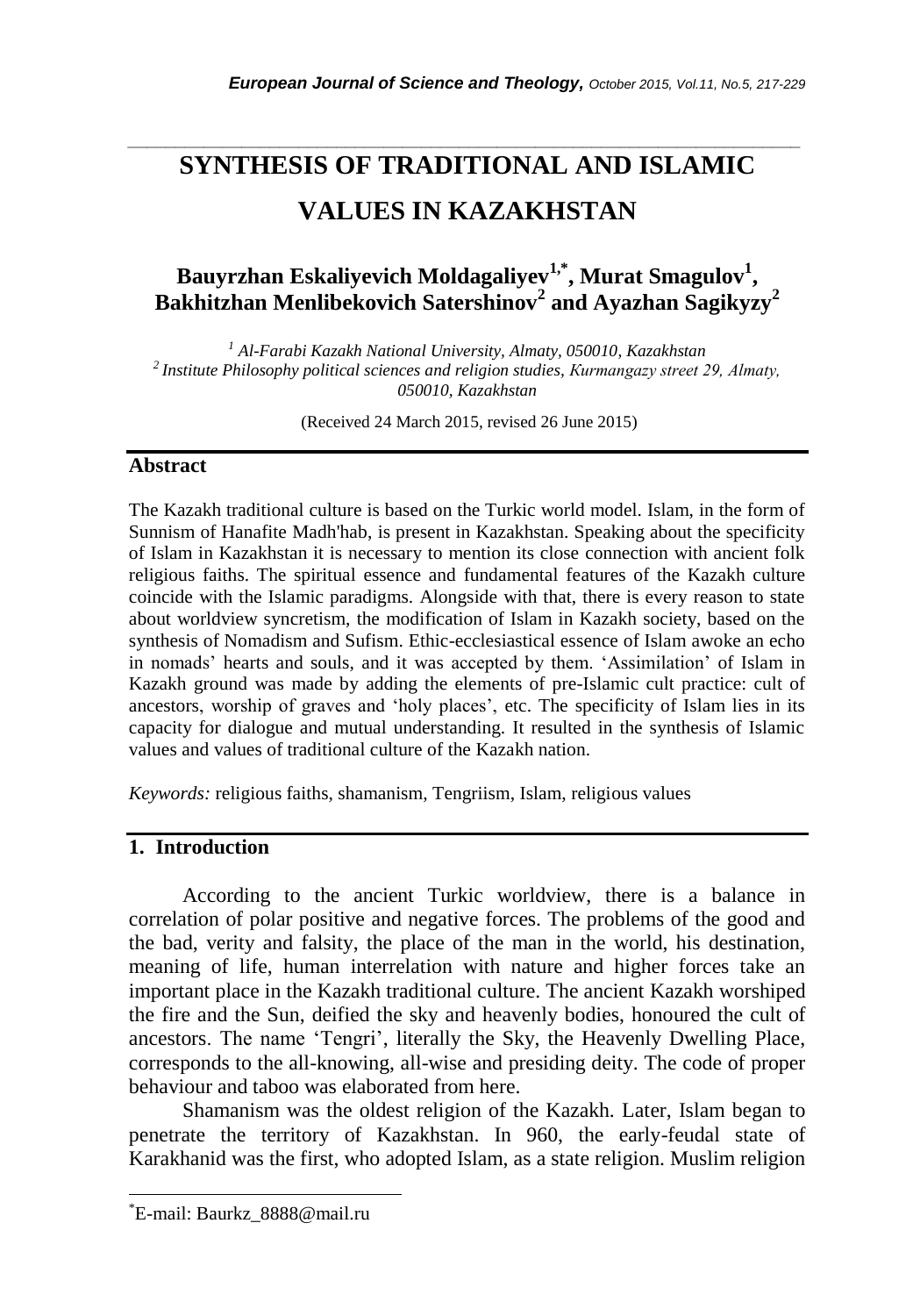displaced the ancient Turkic runic writing system and contributed to the appearance of Turkic writing on the basis of the Arabic alphabet. Khoresm shahs created the whole system of close kindred and political relations with Kypchak Khanate in order to Islamize the nomads.

However, the archaic traits of pre-Islamic nomadic imaginativemetaphorical way of thinking were still preserved after the Kazakh nation was involved into the Islamic world. Many ancient profane rites were entwined with the Muslim traditions. It was assumed that all possible happy and unhappy events in life were the result of these subtle powers. Everyman resigns himself to them and cannot compete with them. To protect himself from the malign forces, everymen should observe definite rules. Thus, the Kazakh tradition supposed the existence of forces, which could provide blessing or punishment. The Kazakh named these two opposite origins as kie (the good) and kesir (the evil). As per human understanding, the person, for the weal of his own soul, should follow the taboo, traditions, customs, rules and behaviour standards of traditional society, to save himself from the impact of malign forces.

There was an ethics of intrageneric communication, kinship, which was connected with the living conditions and human life of the person in the traditional society. The Kazakh always stayed in the circle of kindred family relations, and it was the basis, regulating the behaviour in everyday life, in the routine life practice. Presentation of the world outlook through the kindred relations is still typical for the Kazakh. The individuum is being dissolved in the traditional worldview; he is minimally independent and is subject to common norms and values. Collective views and ideas dominate over the separate, individual worldview. The world was assimilated as something integral; believes, customs, principles and religious faiths, that made the life sense bearing, were formed. They were the principles of virtuous thought, virtuous wise word, and virtuous deed. It is the worship of the fire, the sky, the water, the earth, the faith into the aruakhs - the spirits of ancestors. The person should be sincere and honest, should be afraid of bad word, deceit, as the evil is connected with them.

## **2. Procedure**

The article is based on such approved methods and approaches, as the principles of cultural historicism, substantive work, integrality, specificity, etc. Some elements are used from synergetic methodology. A special attention is paid to the complex approach and comparative analysis.

## *2.1. Islamic values*

In classic Islam, to be acceptable by Allah means to follow the words of the Prophet Mohammed, who communicates the Allah"s demands to his faithful followers. Knowing of classical Islamic formula: "Lya ilaha illa Allah va Mohammed rasul Allah" (There is no other God, besides Allah, and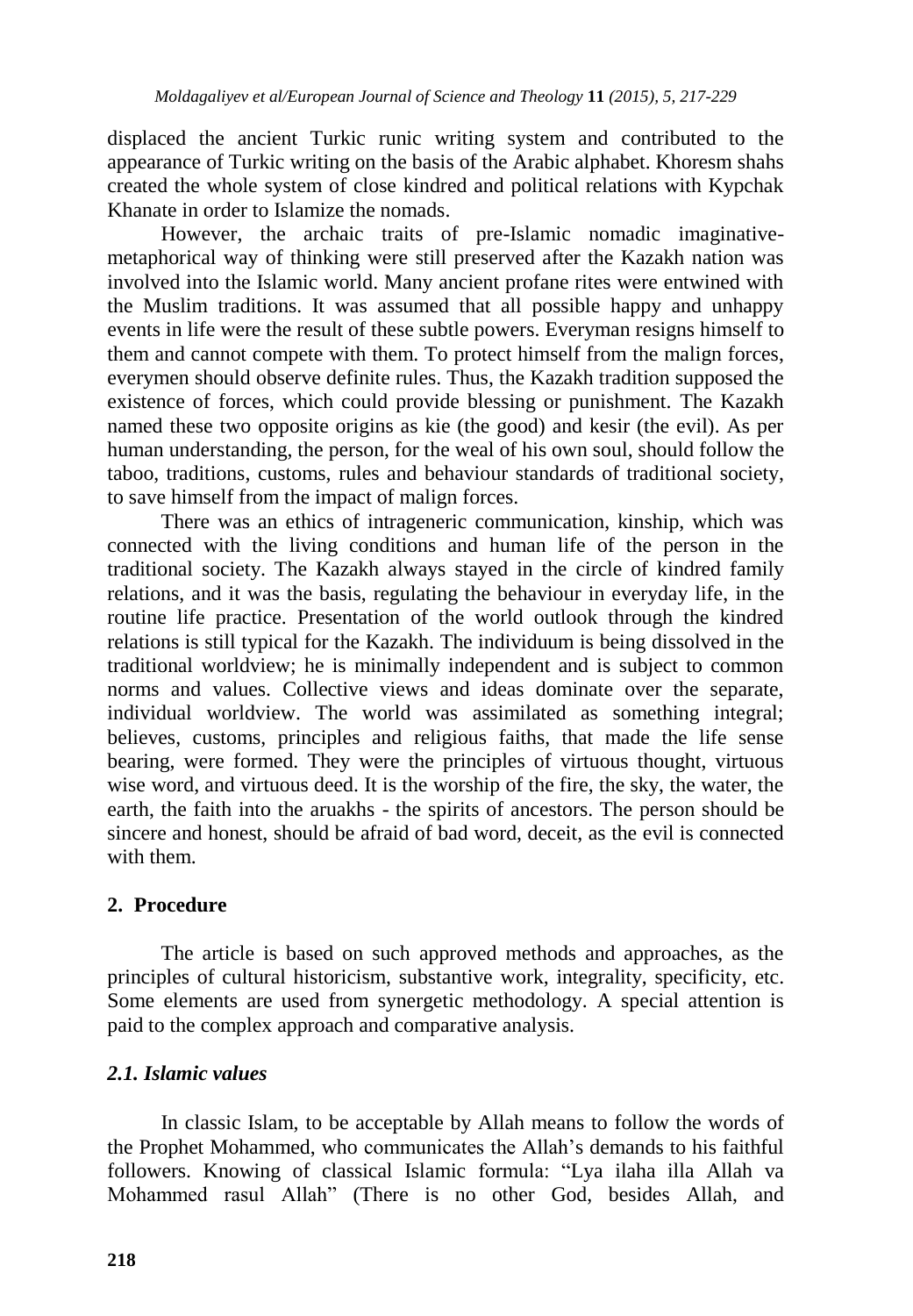Mohammed, his Prophet) provides us with the opportunity to take Islam at any age. It is enough to pronounce the sacred words sincerely, to believe with whole heart and soul, to give yourself to Allah"s will. Thus, the first command of Islam is to believe into the single God. The second command is praying. The Moslem is prescribed to pray (to read namaz) five times a day. The third command is the Ramadan. Abstinence is the ritual duty of the Muslim; it lies in abstinence from food, drink and amusements. The fourth command is zakah, meaning the obligatory property and income tax that is spent on the needs of the community and is distributed among the poor. The fifth command for each Muslim: if he has physical abilities and material resources, he has to make a Hajj - the pilgrim"s journey to Mecca.

A well-known Islamic scholar G.E. von Grunebaum fairly mentions: "The religious, apart from their social status, found solace from the religious thoughts and actions. The time had come, when people drew inspiration from the figure of Prophet; a curious parallel with the rise of godlikeness in the West, concentrated on the figure of Jesus." [1]

According to the tradition, the Prophet Mohammad was nearly forty, when he heard the godlike voice. He saw, that his mission was to warn his nation about unavoidability and inevitability of the Circumstances Judgment. He suggested believing in single All-Father and Judge, preparing the moral principle of reward and punishment, Heaven and hell.

Every person will be punished according to his deeds and behaviour, each will get desert, either being sentenced to be in hell, to burn afire, or to deserve the Heaven. "Strong belief into inevitability of the Judgment Day determines ethic and emotional position. It is not enough just to believe in it. The pietistic person is the one, who feels fear in front of the God and trembles, waiting for the 'hour'."  $[1, p. 30]$ 

The Prophet Mohammed stood for one God, for the freedom of almighty God, against pagan polytheism and Christian Trinity. "Not preferring the value of the real world, however, he denied the idea about his absolute sinfulness and being undesirable to the God, thus limiting asceticism" [1, p. 33]. The Prophet Mohammed was God"s messenger, personifying creative and religious spirit. Allah is the single and true God. The Revelations, appearing miraculously and written by the Prophet Mohammed, got the name of Koran. Koran is the vatic sacred text. Islam means submission, self-devotion to the will of Allah, tauhid.

Islam, the same as Christianity and Buddhism, disallows racial and national barriers, prohibits stealing, deceit, gambling, excessive drinking and other vices. The Muslims and Christians, the adherents of other religions call for the worldwide fellowship of men, the peace throughout the world. Human national identity is of no importance for God. "On the Judgment Day, the person, being all alone, will come before the God, and neither relatives, nor friend and tribe will protect him in that day. He will be judged neither like kurayshit, nor like the Arab or the representative of any other clan - all these are the vestiges of tribal and clan system, not compatible with monotheism, decisively taken away by Mohammed - on the Judgment Day, the person will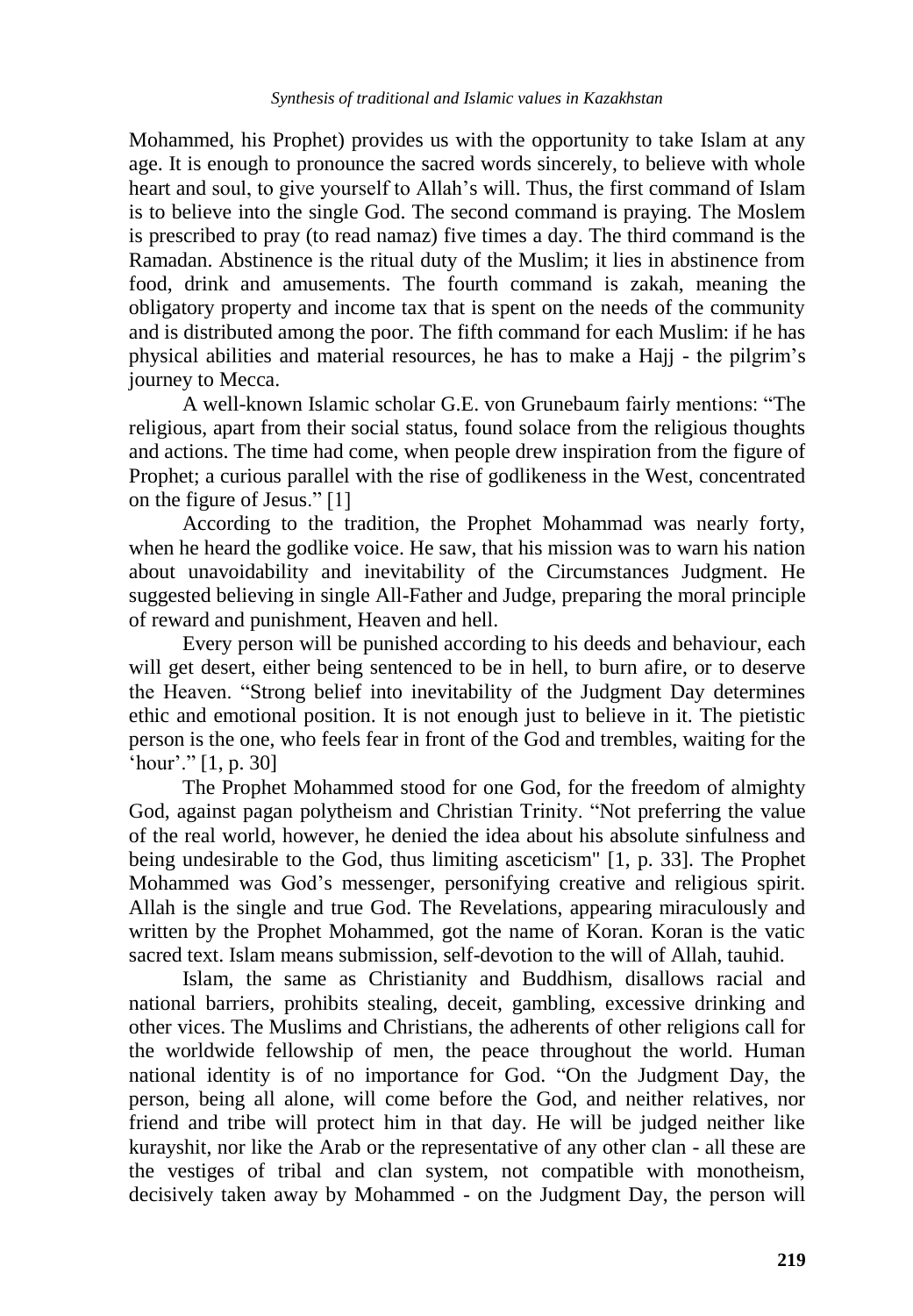come before the God as he is, simply just as a personality, face to face with God..." [2].

#### *2.2. Folk religious faiths of nomads*

Islam, in the form of Sunnism of Hanafite [Madh"hab,](http://www.multitran.ru/c/m.exe?t=4950113_1_2&s1=%EC%E0%E7%F5%E0%E1) is present in Kazakhstan. Speaking about the specificity of Islam in Kazakhstan it is necessary to mention its close connection with ancient folk religious faiths. Not classic and traditional Islam is present in Kazakhstan, but the Islam with "traces of shamanism" "folk". The cult of ancestors is still worshiped on our ground, the Sky - Kok-Tengry and the Earth - Umay are appealed, ancient ceremonies, customs and rituals are observed.

Even a modern person feels the power of the Sun and the Moon. The Kazakh scientist-enlightener Ch. Valikhanov mentions: "The shamanic person was astonished by the Sun and worshiped it; he saw the Moon and bowed it; he bowed everything in nature, where he noticed the presence of this inexplicable force, eternal, like time, which he named the blue Sky, Kok-Tangry. The origin of shamanism is the adoration of nature in whole and in particular." [3]

The nomad"s position is close to the position of French and English Materialists of the modern age, who, as is known, consider, that the person is a part of nature, equivalent to all its other parts. "An integral part of nomads" culture is the developed system of worldview with the notions "world" and "person" in the centre. Contemplation, as a way of attitude formation to the world and the relations with the world, lies in the basis of the Kazakh traditional worldview culture. Contemplation, being the way to understand and to attract the Universe in whole, lies, in wide meaning, on the basis of philosophical attitude to life, to existence. The world in their understanding was almost identical to nature, which looked like absolute and everlasting origin for nomads, the only reality, which was self-regulating inside itself, had inherent causes and factors of existence, as well as the bases of activity and evolution. Here, the nature acts as the Universe, with inexhaustible depths and logics of its existence, which imposes the forms and ways of existence on the individuums." [4]

The nomad believed in spirits. Cult of ancestors was an integral part of this religion. When Islam came to this ground, the cult of ancestors did not lose its meaning. It existed side by side, and it is still present in the ceremonies of modern Muslims-Kazakh. There are made sacrifices to the spirits of ancestors, the mausoleums built in their honour are worshiped as they are considered to be sacral temples. The scientist and ethnographer Ch.Ch. Valikhanov, studying the material and spiritual culture of the nations from Kazakhstan and Central Asia, writes in his paper 'The Traces of Shamanism in Kirghiz', the following: "All writers speak about the Kirghiz, and almost all geographical guidelines mention, that the Kirghiz are Mohammedans, but they observe the shaman rituals, or that they mix the Muslim rituals with the shaman superstition" [2, p. 48].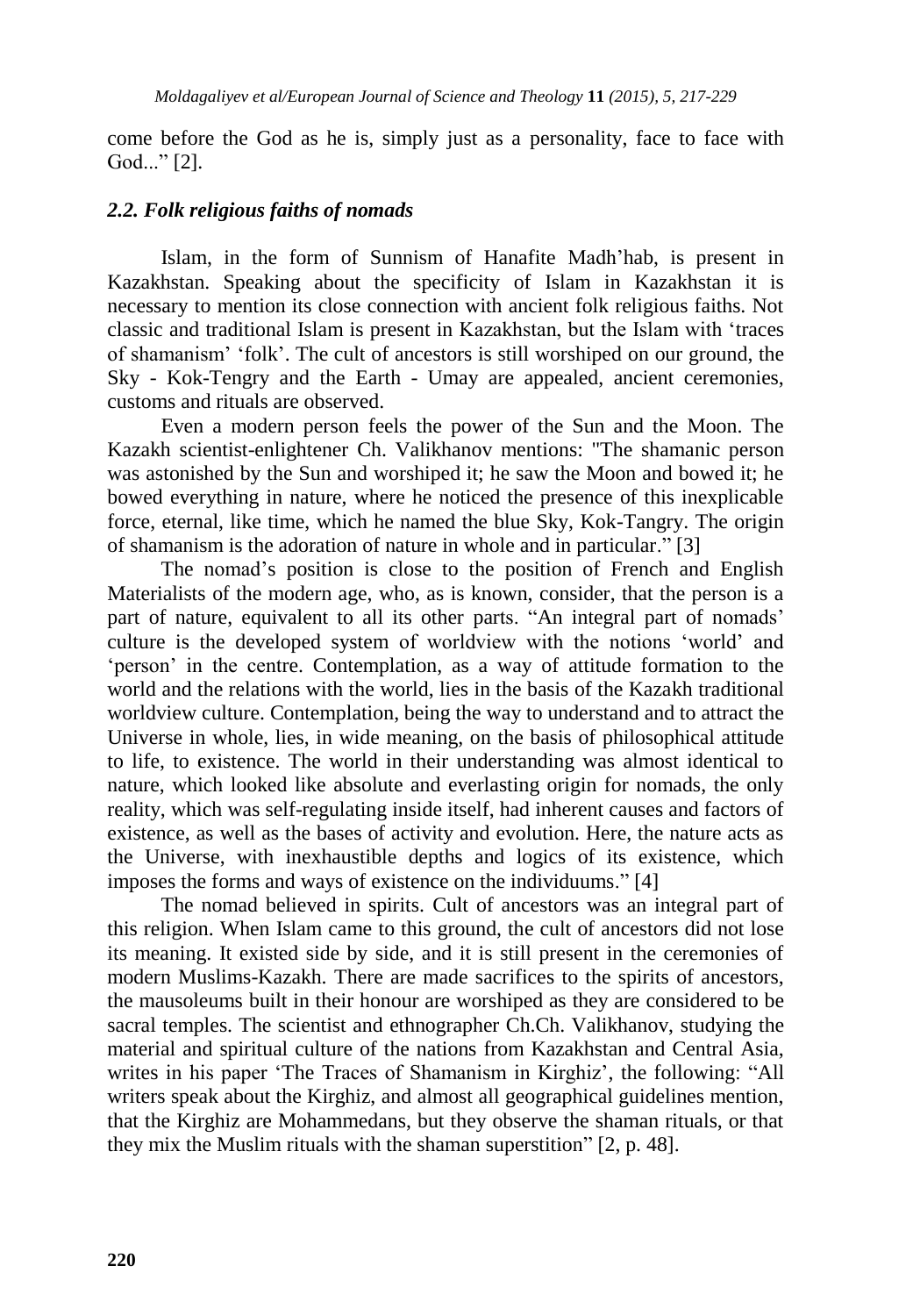The cult of the Sky (Tengry) exists simultaneously with Islam in the worldview of the Kazakh, who considers himself to be a Muslim. The Sky is considered as the universal supreme origin, controlling everything what takes place on the Earth. Adoring Tengry, the nomad expressed his gratitude or discontent. The highest value of Islam – Allah - was understood and perceived as the God, identical to Tengry. Unfamiliar with the texts of holy Koran, the illiterate nomad had no idea, that Islam is a monotheistic religion, accepting no other God, but Allah. Allah is the faceless, single, almighty, superior God, who requires obedience, worship and eulogism from the adherent. Allah requires from true Muslim to observe the laws of Shariat. Some definite law, named "adat" was observed in the steppe. Studying the synthesis of Islam and shamanism in the steppe, Ch. Valikhanov noted: "Muslimism could not be rooted among the illiterate people without mullah, but it stayed as sounds and phrases, where the previous shaman notions were hidden. That is why the names, words, but not thoughts were subject to changes. Ongon got the name of Arvakh, Kuktengry got the name of Allah or Khuday, the spirit of Earth got the name of shaitan, Pery, Div and Jin, and the idea remained shamanic. It had shamanic image, personification even in representations. Nevertheless, the bases of shamanic faith were shook by Mohammedan tauhid." [2, p. 49] The tauhid, the ideas of Heaven, hell and sin contradicted the understanding of the person, who worshiped the Sky, the natural forces and deified the ancestors.

The traditional generic ethics, the batyr"s code of honour, morality, in total, trace origin to ancient Turkic cults and paganism. "He worshiped alive spirit in the face of shaman and the dead spirit Ongon. However, in this life, the influence of nature on a person, especially the child, is too strong, too active, and he has to create the rules to follow in relation to mysterious nature, what to do and what not to do. The origin of that customs and rituals, which we name shamanic superstition now, presented the *true* religion at that times, the religion doubtless and alive." [2] The combination of Islam with folk religion presents that peculiarity, which differs from the other forms of beliefs. In conditions of nomadic civilization, it was formed exactly in this way, and not another. "The shamanic people did not have sins, in the terms of Christianity; the person was afraid of paltering, because his cattle was reduced; he was afraid of feeling the fire under his foot, because he would be sick. In one word, shamanic superstitions resulted in kesr - disaster, loss of cattle, illness. Punishment followed the breakdown of ritual. When dying, he became excused from all punishments, and the spirit was free." [2, p. 51]

The traditional values of nomads in their most Islamized forms never separated from their ancient roots. For instance, it is not for nothing, that K.A. Iasaui supported the preaching of Sufism, which is mentally close to nomadic worldview. Pre-Islamic personages (erens, chiltens, mugans, aruakhs, primal forefathers) are frequently met in 'Diuany Khikmet' [5]. The idea of harmony of nature and man is a cross-cutting theme of "Beneficial Knowledge" of Z. Balasaguny. Here is possible to recall his mentioning of the all-Turkic cultural hero - Alp Er Tonga [6].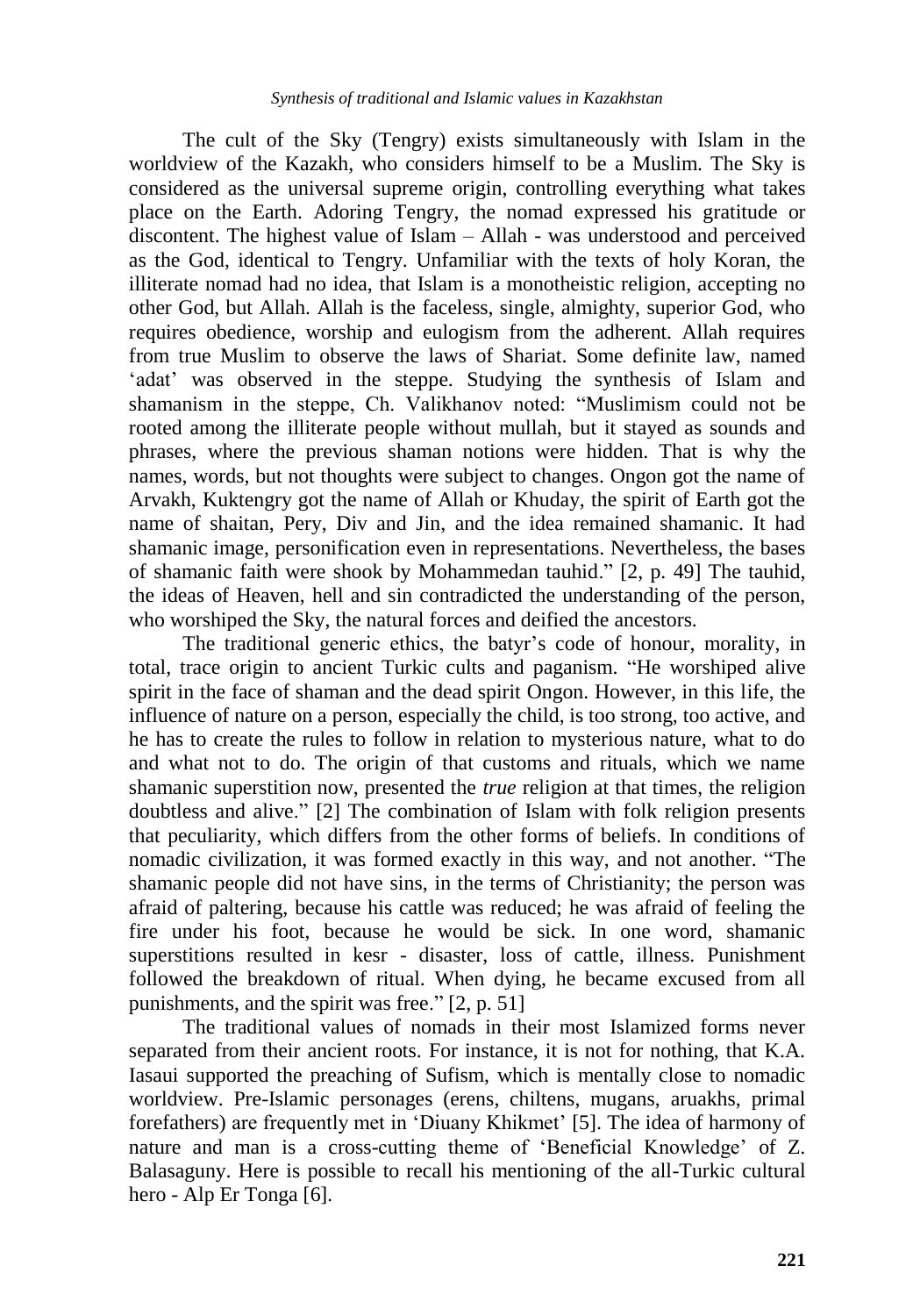Nomadic gnosis, based on oral-sacral knowledge and not admitting loop final, cataleptic state, is characterized by the search for special harmony between the man and the world, essentially, the Turkic philosophy is interlocutory and discursive.

## *2.3. Sufism*

Another peculiarity of Islam in the Steppe is the spread of Sufism. It is necessary to underline here, that, in general, Sufism is understood as a mystic direction in Islam. God perception is possible through the mystic love to him. The good and beauty belong exclusively to God. God is the pure existence, and the material world is its reflection. The unity (vakhdat) and the solitude (tazhrid) are important for the Sufi. The mystic unity with the God, merging with him, intuitive cognition, "afflation" and rapture are the most important.

Sufism was significantly spread in Kazakhstan, especially in the South of the country. This form of Sufism is also far from the classic variant, and it was influenced by shamanism. Khodzha Akhmed Yasavy was the bright representative of Sufism in the bosom of Turkic culture. Yasavy managed to synthesize Sufism with Tengriism, with Turkic religious faiths. "The worship of Allah does not exclude the cult of Tengry (the person - the Sky), and also the worship of ancestors (aruakhs) and recognition of evil daemons (shaitans). The reason, why the synthesis of Sufism and Tengriism becomes possible, lies, first of all, in coincidence of moral and spiritual values of these religions." [7] The heritage of Khodzha Akhmed Yasavy, leaving deep spiritual trace, determined the distinctive feature of the worldview. His role is very significant in the shift of Sufi-Islamic concept of the God to the ground of traditional worldview of the Kazakh nation.

The main core of the Sufi doctrine is the essence of human life, the truth of existence. Sufism, spread on the Kazakh ground, was simplified in terms of the ritual and cult practices. It played an important role for the nomads, corresponding to their life conditions. Thus, Sufism, penetrating into the nooks of the Kazakh steppe, synthesized the main Islamic postulates with the traditions of folk believes.

The famous Sufi enjoyed the good reputation as miracle mongers, and their graves and mausoleums still present the pilgrimage for numerous religious people, searching for instructing asleep, curing from diseases, patronage in this and future lives. The cult of saints - protectors in front of Allah - was spread in "folk" Islam; it did not correspond to the dogma about strict monotheism. Sufism, mystical Islam is closely connected with the folk religion. Sufis are the noticeable figures of the "folk" Islam, having impact on people, together with "the people of religion", theologians.

Simple people are attracted by the Sufis' invitations to plain living, and how they explain the human right to "get closer" to Allah. "Folk" Islam creates legends and proverbs, where the significant place is taken by the angels, as well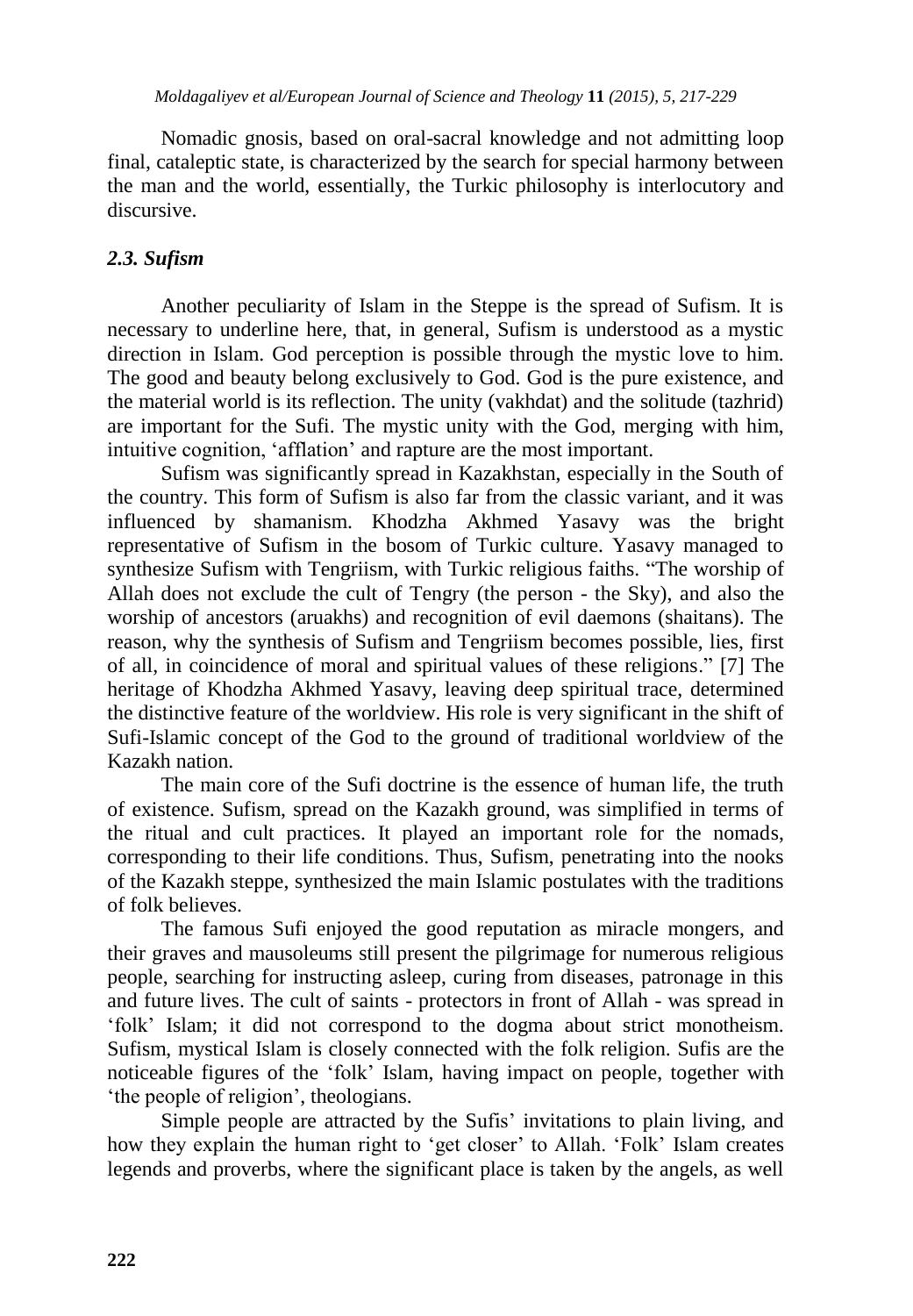as the shaitans, headed by Iblis. Koran sacred texts are used as charms, amulets, periapts, even as medicine to cure diseases.

#### *2.4. Customs and juridical legends*

Ethic values and rules of behaviour, specific worldview are connected with nomadism. The ancient Kazakh lived with cattle breeding, bred horses, sheep, camels. In winter and in summer the cattle walks in the steppe, goes out at grass. The nomad depends on nature, lives together with it, looks after the cattle. Nomadic everyday life of the Kazakh people is connected with great difficulties. This instability of nomadic stock raising everyday life is connected with its dependence on weather conditions, drought, fire, frost, when the cattle is deprived of food and dies. The Kazakh called such locust years "dzhut". Besides, there were predatory raids, and the herds of horses and sheep were stolen. That is why juridical legends of the ancient Kazakh are connected with horse-stealing, stealing of cattle. Nomadic way of life resulted in frequent conflicts of some clans with another. Cattle stealing, inter-clan quarrels were the first presentations about criminality. Juridical practice of the Kazakh is connected with the analysis of inter-clan quarrels, disputes, getting into inter-clan arguments. The court of *biys* in old national form existed in Kazakh traditional society. A biy was not just the judge as in the European view, but he was a wise man from people, the speaker, knowing deeply the juridical practice of his nation. "Apparently, the term "biy" is derived from the ancient Turkic word "bilig", which had two meanings – "to rule" and "to know"... Eloquence, quick-wittedness, an ability to rebut, to catch in a word, was a significant part of international politics and diplomacy, frequently equal in significance to the combat of batyrs (knights), which frequently determined the character and result of the battle. The biy, the person, who can penetrate deeply to the problems, evaluate and unwrap the nets, pulling wires not less than the Khans and legitimates." [8]

It was possible to become a biy only after national recognition of the pretender, who showed his abilities in practice, taking participation in any legal argument. A.I. Levshin notes that basis for the biy selection is "the ability to penetrate to judgment of quarrels and justice, proved by the experience" [9]. In order to get the honoured title of biy, the Kazakh had to address the public, to show his knowledge, oratorical skills, to share his experience.

Such authority was deserved and indisputable. They were the hereditary biys, the steppe akyn-zhyrau, the representatives of Kazakh oral poetry. They were rightfully considered to be powerful biys of their time.

The biys' court was informal, animated exchange of opinions, communication, without bureaucratic expenses. On this issue, Ch. Valikhanov in "The Note about Judiciary Reform" writes: "Meanwhile, the conventional law of Kirgiz, on the same analogy of development of the higher and the lower, which we like to make references to, has more humane sides, than, for instance, Muslim legislation, as well as Chinese and Russian as per Russian Truth. There are no warning and terrifying measures in the Kirghiz laws, which are present in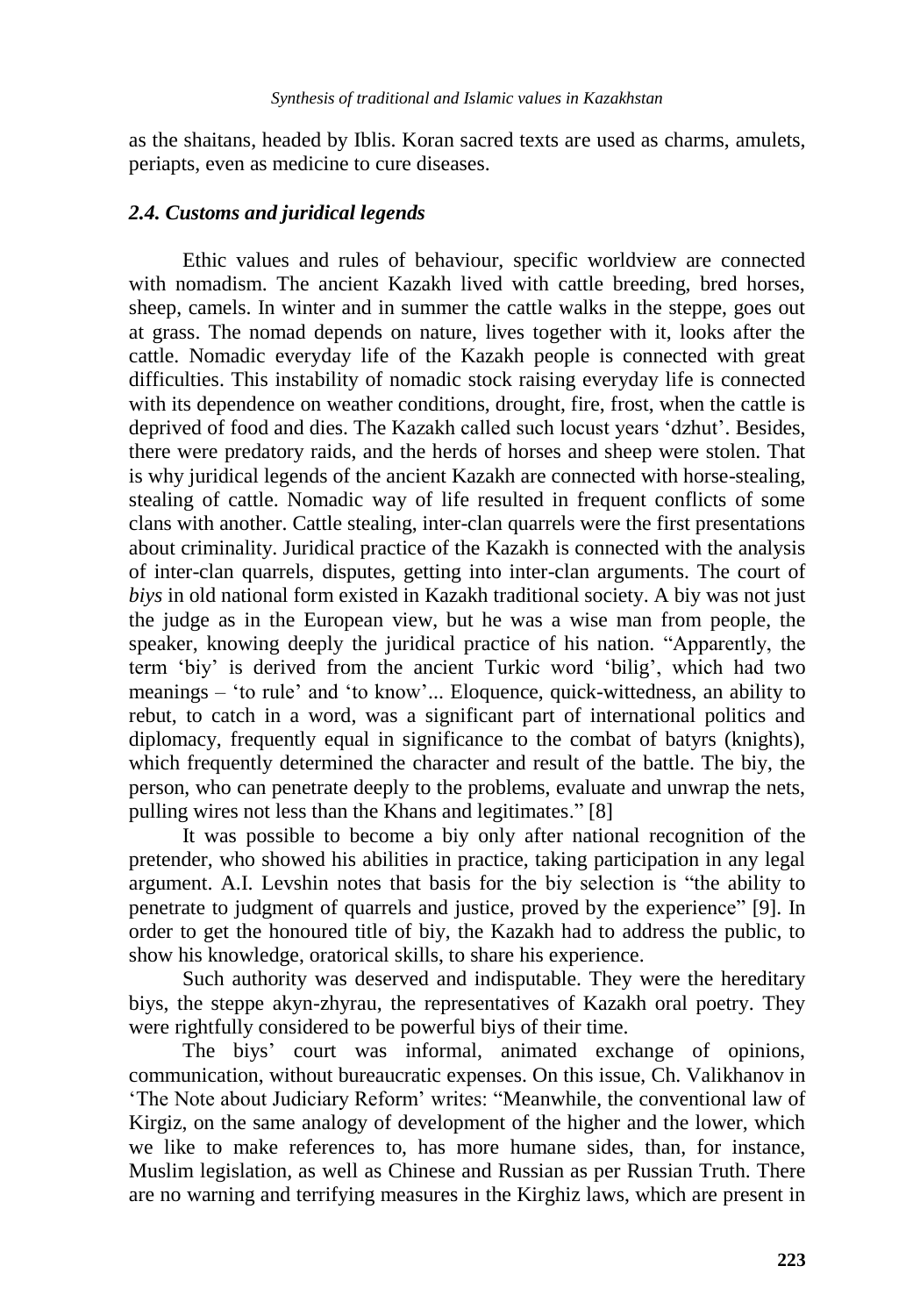new European codes. The Kirghiz never had corporal punishment. The generic laws, in compliance with which the clan members bear responsibility for their relative, bring more practical use." [3, p. 94]

The cattle was so respected by the ancient Kazakh, that even the human life was evaluated in one hundred horses and six good things. The richness of the nomads was in cattle, it was the measure for human welfare. Let us refer again to Ch. Valikhanov: "We find, that it is necessary to judge by Russian laws for murder, robbery and grabbing, as the Kirghiz legal practice is quite unsatisfactory, evaluating the human life in hundred horses and six good things. It is necessary to provide some reductions and concessions relatively baranta (cattle lifting). In our courts, the word baranta has some ...terrible meaning, and it is considered to be the most important crime after treason and murder." [3, p. 96] He mentions, that it is impossible to demand common understanding and view on crimes and minor offences from the nomad and the European.

Baranta (barymta - cattle lifting) presents the Kazakh's special view on the criminality. The last is the form of forcible compensation of losses, admissible by the Kazakh conventional law - adat. Ch. Valikhanov continues: "The baranta of Kirghiz was sometimes accepted by the law. An aip (fine, levy) was imposed for stealing, robbery and theft, and nothing for baranta. Baranta is the capture of foreign cattle or foreign things, foreign property in whole, for unpaid debt-kalym (tribute) or kun (ransom for the blood, murder)." [3, p. 96]

Consequently, barymta, as a kind of stealing, can be passed to the biys to judge. The biys' court also dealt with land disputes, barymta and stealing, the cases of marriages and divorces, the upbringing of children, the kun (compensated repayment for the guilt), the defence of fatherland. The biys" court provided the authoritative decisions on juridical problems of that time.

It is known, that the Mongolians brought an idea of centralized power to the steppe, consolidating the nomadic tribes. "Yasa" by Genghiz Kahn - a codified collection of conventional law - began to regulate the standards of nomadic life. Genghiz Kahn compiled a code of laws, so called Yasas, which were used to some degree in creation of the Kazakh code of laws "Zhety Zhargy'.

The stories go, that the first attempts to codify legal standards, belong to Kasym-Khan and Esim-Khan. A complex process of the Kazakh national character formation took place in the period of their rule. Later, the customs were codified by the well-known Tauke Khan. It is possible to say, that he elaborated the first legal rules of the Kazakh. Tauke Khan tried to consolidate the Khans" power and to weaken the Sultans" power. He did his best to consolidate and develop the Kazakh khanate. The Kazakh land was invaded by the Jungars, a vast territory always caused aggressive interest, resulting in outside danger. To consolidate the nation, to unify zhuzes, presented the only possibility for the Kazakh generations to rebut the enemy.

B.S. Kabykenova notes: "Vastness of territories, mutual influence of nomadic legal cultures and democratic traditions, the strive for peaceful coexistence and self-defence were the main factors of the conventional law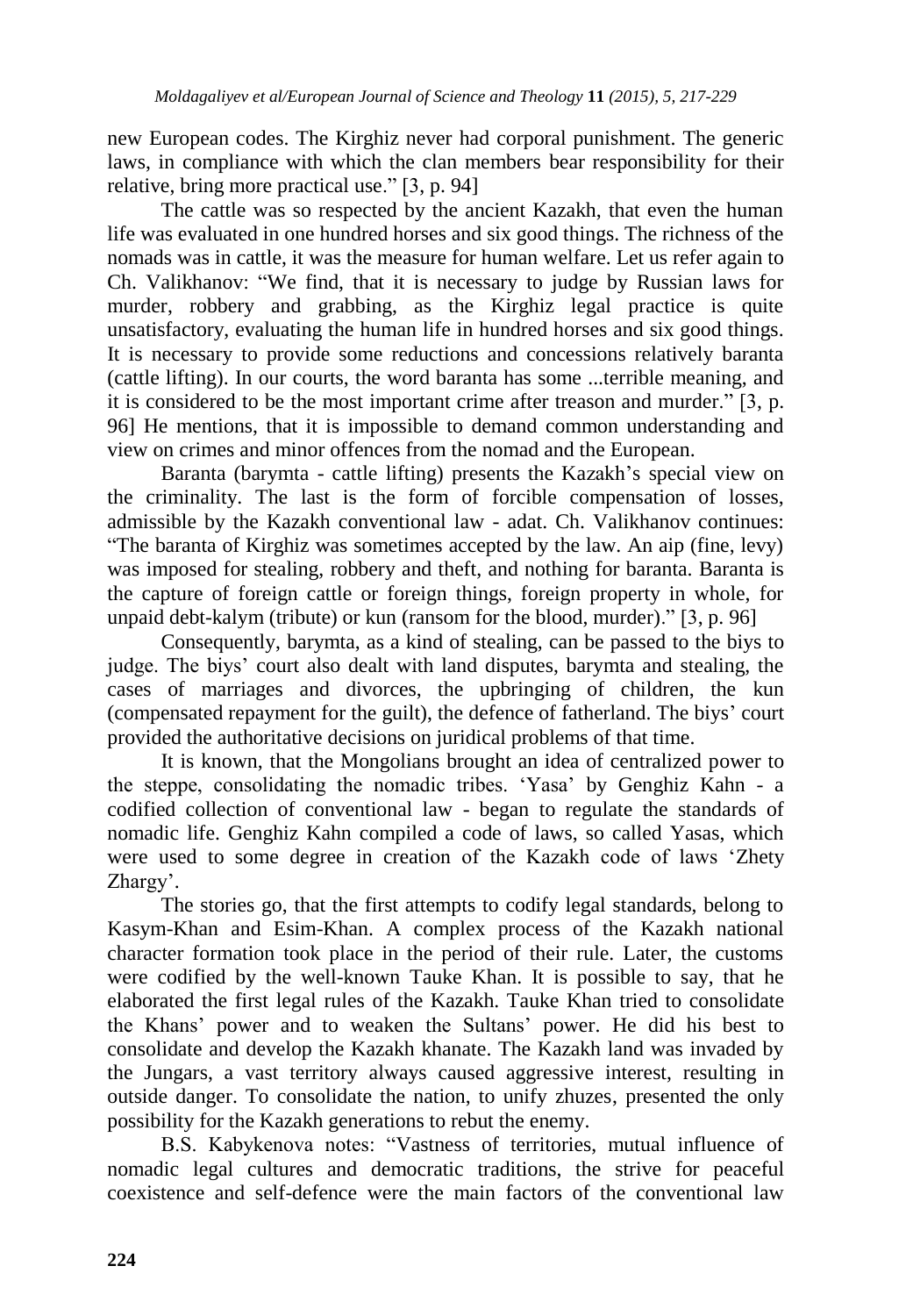formation and development. The Kazakh legal system, determined by the way of life and conformed to varying social realias, was characterized by stability and dynamism." [10]

Tauke Khan took measures to elaborate general legal norms of behaviour for the whole Kazakh steppe. The outstanding people of that epoch participated in compiling the code of "Tauke Khan Laws" - Kazakh akyn, biy Bukah-zhyrau, biy of the Elder zhuz Tole, biy of Middle zhuz Kazybek, biy of Younger zhuz Ayteke, famous and respected people.

According to the legend, on the mound Kul-Tobe, Tauke Khan gathered seven biys, the famous leaders of the Kazakh clans. There were collected and generalized the rules of behaviour, used for internal life of each tribe, clan within the zhuz. They became the basis for "Zhety Zhargy" - a collection of rules "Seven Establishments". This code of laws involves the norms of administrative, criminal, civil law, a statute of taxes, religious views, etc. The order of Khanate rule was determined, crime penalty was established. The norms of conventional law were suited for protection of property and privileges of the Kazakh elite [11]. The developed norms of 'Zhety Zhargy' became the basis for the social relations of the Kazakh life. The written source "Zhety Zhargy" is absent. The rules, the code of norms and laws were learnt by heart, circulated along the endless steppe, from generation to generation. A great wise man of the steppe Abay wrote: "Not everybody is in power to render justice. To hold a council, as is said, on the "top of Kultoba", it is necessary to know the codes of laws, which we got from our ancestors – 'a path of light' by Kasym Khan, 'the old path' by Esimkhan, 'seven canons' by Az Tauke Khan." [12]

The content of "Zhety Zhargy" survived thanks to the records of Russian scientists, famous investigators of Kazakh history and everyday life, A. Levshin and G. Spassky. Let us provide the fragments: "If somebody kills a person, he will be revenged blood for blood; or the murder was compensated in 200 horses by the clan of that, who was guilty. If a man was injured, for instance, then the guilty was punished by lashes, sticks or got the same wounds, as a victim, after he and his injuries were examined; when it was necessary to pay with cattle, then the whole clan of the murderer paid. For woman"s reputation, if somebody deflowers or makes fornication by force, that person is killed or recovered with 200 horses. The one, who steals a camel, and who is revealed for it, is recovered three times in nines camels and one servant for one camel. The same is paid if something more is stolen..." [13]

Thus, the basis for common-juridical standards is constituted by the old norms, dating back to the famous Yasa, approved in the beginning of the XIII<sup>th</sup> century. Appearing on the basis of tribal customs of Mongolian military-clannish troops, the conventional law was valid for several centuries in the traditional society. The Kazakh nomadic society is the early national union, whose distinctive feature was cattle breeding.

Cattle were the measure for all values. The kalym (bride-money) for the bride, the kun (a penalty) were paid, as a rule, in the cattle. Clannish society elaborated bans, taboo and the strongest generic traditions, which provided the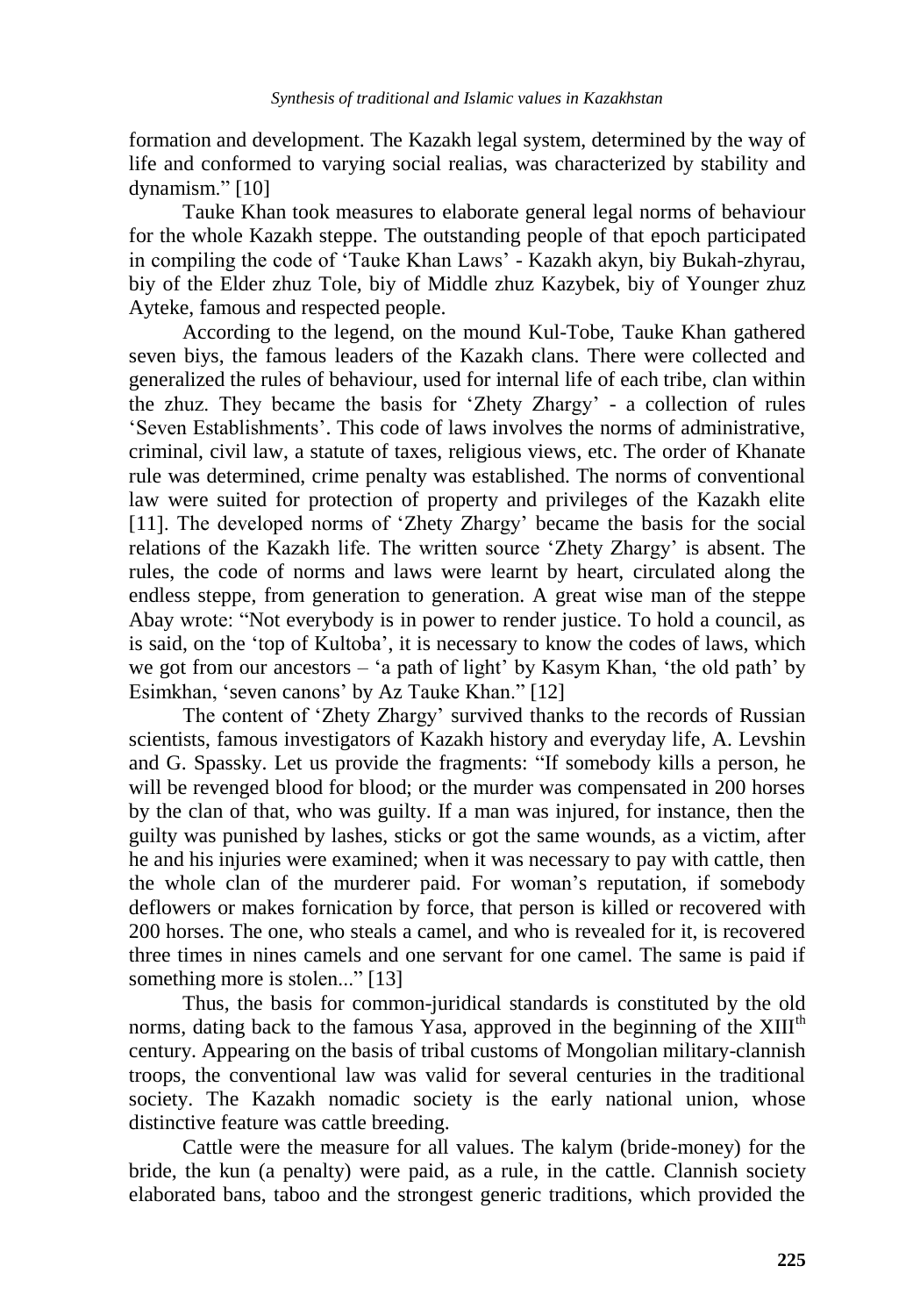nomads with an opportunity to live in relative stability. In our opinion, the views on criminality in traditional worldview had ethic character, rather than directly juridical. At the instance of the Kazakh, a person shall have a worthy way of life, to commit good deeds and noble actions, otherwise, the spirits can become furious and can punish. The greatest wise man of the steppe Abay addresses to the contemporaries and descendants: "It is necessary to study, to know what other nations know, to become equal among them, or to become the protection and the support for your nation". He asked with pain: "Will the light days come, when people forget the stealing, cheating, evil-speaking, enmity and will be directed to knowledge, learn the craft, start to get the richness in honest and worthy way" [12, p. 38].

Shariat, as a complex of juridical norms, principles and rules of behaviour, religious life and deeds of the Muslim in the Kazakh ground, was not approved due to strictly formalized character. Although, starting from the  $XVI<sup>th</sup>$  century, there were some attempts to implement Shariat in the steppe. It should be mentioned, that from the ancient times, the status of Kazakh woman differed from the status of the woman in Muslim society. She had almost equal rights with men. Being converted to Islam, the Kazakh woman did not wear paranja (hijab).

## *2.5. The place of Islamic values in Kazakhstan*

There are nearly 1.5 billions Islam adepts in modern world. The Arabic word "Muslim" means a person who professes Islam. In fact, it is necessary to distinguish strictly Islam, as a religion with dogmas and rituals, which presents a complex system and a body of canons, and the "folk" Islam, as a definite way of life with specially determined everyday rules, norms and customs. The "folk" religion, a so-called common form of Islam, is present in Kazakhstan.

The role and significance of religion have increased in the last decade in the social and political life of Kazakhstan. The position of existing religious confessions has especially increased in sovereign Kazakhstan, when the communistic ideology left the arena; a great quantity of non-traditional confessions has been expanding. Religion has a great impact on human consciousness and behaviour in everyday life.

At present, the Kazakh of different nationalities and confessions face the whole number of problems with ideological-religious character. A special religious vacuum was formed. The situation of anomie is observed in the society, when negative and indifferent relation to the existing norms and established values is manifested.

The ideological-religious basis for consolidation of the society is the national ideology, presenting the values, which are of great interest for people of different ethnic groups and confessions, as a single unity.

The religious values play an important role here; the Kazakhstan population belongs to different ethno-confessional communities. These values bear the character, both consolidating and separating people.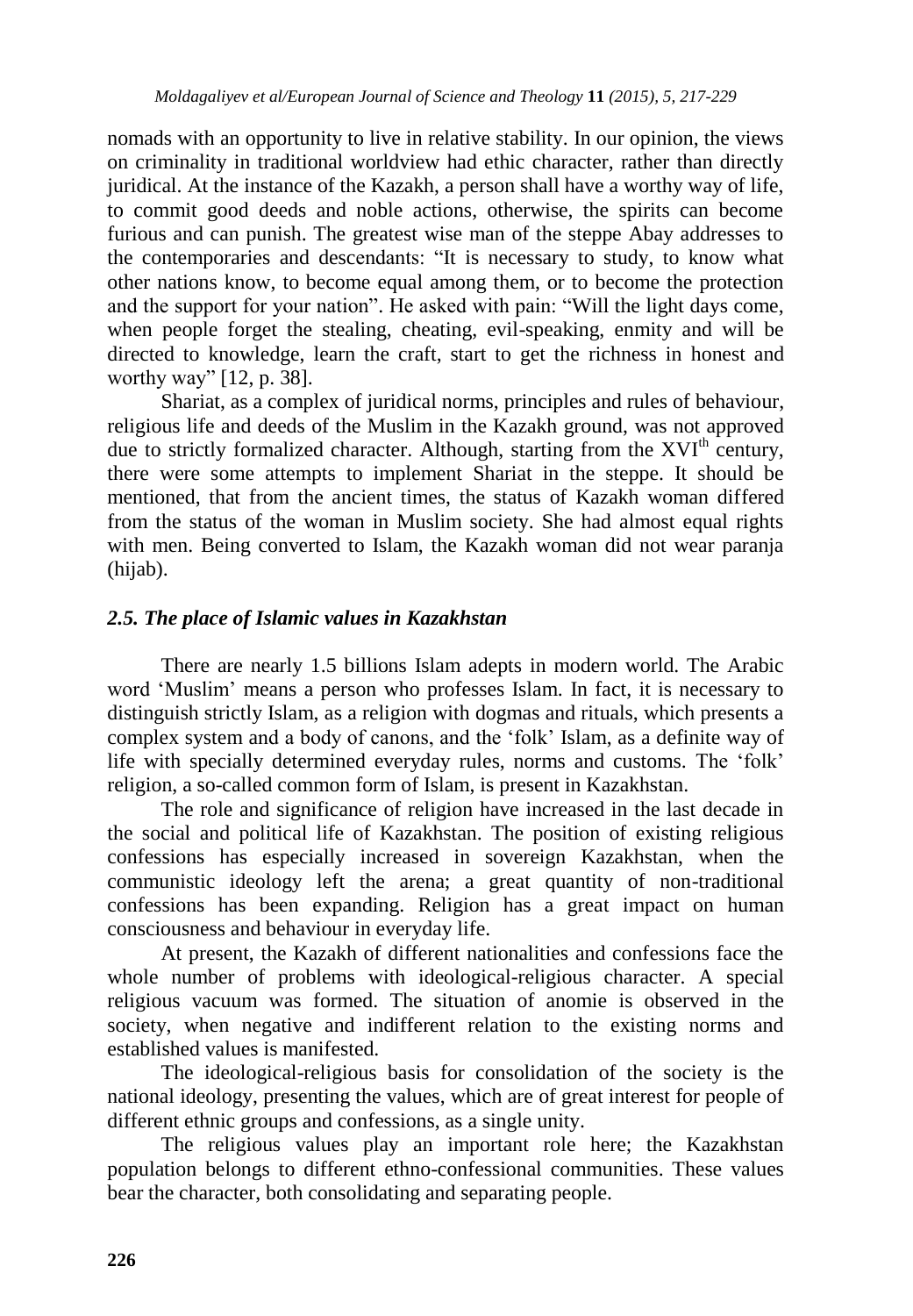Politicization of confessions and inter-confessional relation result in threat of religious conflicts emergence, which belong to the number of most irreconcilable and hard-to-solve, due to the value-conscious character.

Kazakhstan is a complex poly-ethnic and poly-confessional society, where the representatives of more than 130 ethnic groups and 45 confessions coexist. As per official data, Islam takes the leading position per the number of the religious.

To some extent, Islam presents a wraparound way of life, involving the religious faiths and rituals, which find their place in the wide context of regulated social relations, economical responsibilities and privileges, political ideals and devotion to their communities. The Muslims dwell, at least, in two cultural spheres. One of them is the local culture of native land, ethnic surrounding, inborn and taken in with the mother's milk, the other one is acquired and conscious belonging to Islam, to the whole Muslim culture [14].

The positions of Islam in Kazakhstan are contradictory. The Kazakhs, in the majority of cases, considering themselves to be the Muslims, are not the ones of Islamic guidance in classical meaning.

The change of spiritual condition in Kazakhstan after gaining independence gives us an opportunity to understand and reveal new paradigms and philosophy of Kazakh religious thinkers including Mashkur Zhusup"s heritage. Changes in worldview directions and settings, the end of Marxist dogmas and stereotypes make us re-evaluate the phenomenon of Muslim culture and understand that the heart and the soul of traditional culture is Islam. The prominent enlightener Mashkur Zhusup Kopeev, who was rejected during the Soviet Union times, supported the Islam culture and spiritual ideology. He considered that intellect and Science lead to the understanding of the Creator. In the current unstable world it is very important to investigate theoretical basis of Islamic culture and philosophy. It is significant to identify spiritual humanistic power and humane direction of Islam, which is considered as one of the main religions in the world. Only in this case it will be possible to prove that the main principles of Islam are spiritual revival, understanding and peace between nationalities. This can prove that Islam totally confronts to ignorance and filth, violence and villainy. For current Kazakhstan"s scientists a new opportunity to reject previous ideological marks and look from a new approach to works of Kazakh thinkers and their contribution to Kazakh culture has emerged [15].

The classical Islam is the religion of law, which does not admit fundamental difference between religious and secular. Each Muslim shall follow and sacredly adhere all norms of behaviour, prescribed by Shariat. "The main feature of the Kazakh religious mentality is the absence of deep roots of the Islamic religion in public consciousness. The main reason of weak Islamisation of the Kazakh population is the nomadic way of life, not contributing to consolidation of religious articles in religious sphere" - mentions the investigator of the Kazakh mentality M.S. Shaykemelev [7, p. 141]. However, the matter is not in the way of life, but in the worldview, the special nomadic relation to the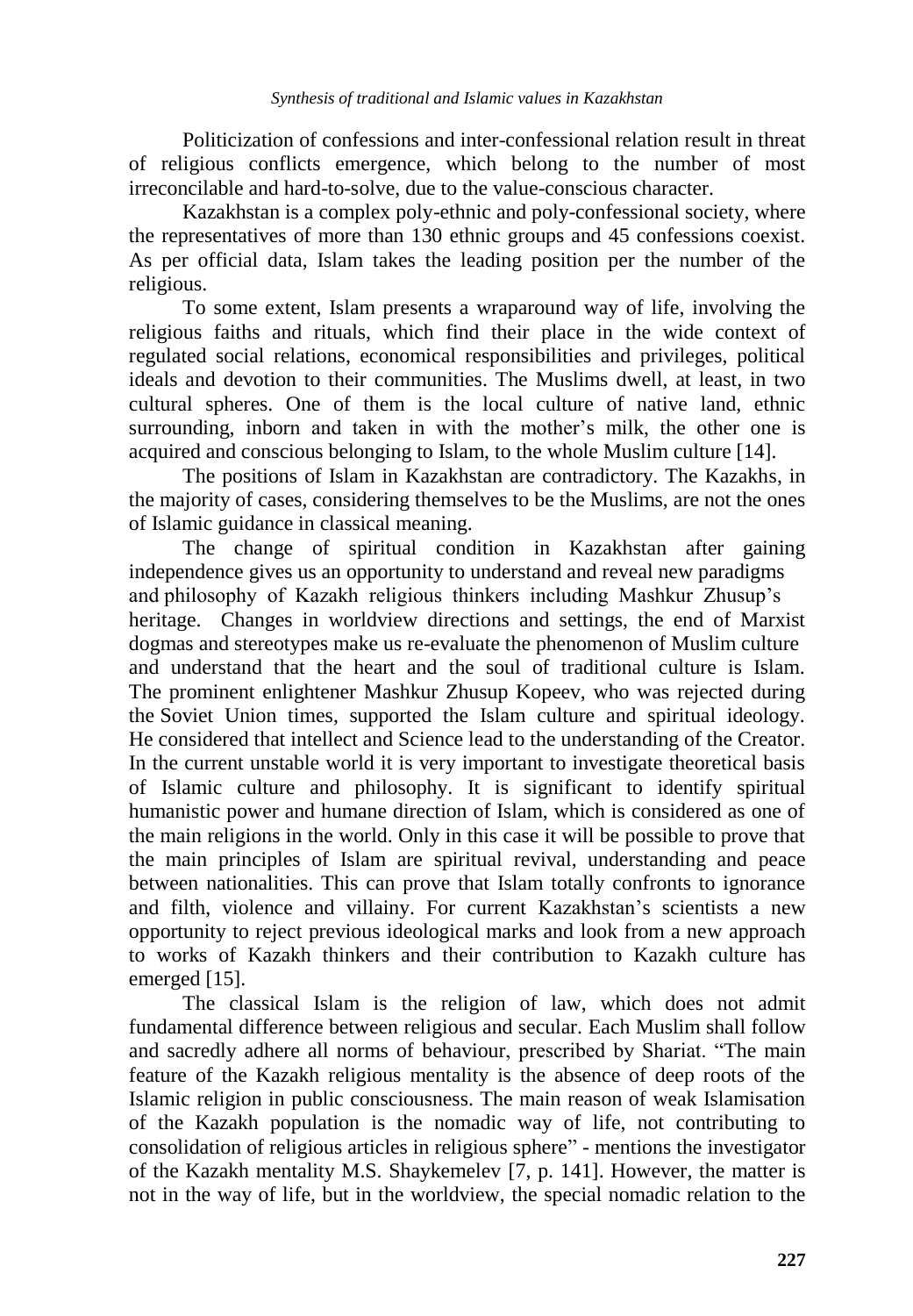world, which had impact on his way and style of life. The most abstract characteristics of human essence in nomadic world outlook is the fact, that ontologically, he is the belonging the constitute of the world of existence.

## **3. Conclusions**

Assessing the culture of the societies, who lived for a long time ago whether they were as primitive or archaic, it should be noted that they were in harmony with the environment with all its difficulties and have never been changed. In such cases, it is necessary to presume, how people of such society managed to elaborate rather high moral norms.

Each culture has its own value-conscious unique core, implementing the specificity of its locality in the world (the North, the South, the West, Eurasia, continental, marine, lowland, etc) and presence in the flow of world history, as well as the accumulated experience. Thanks to this core, the integrality of this culture is provided, as well as its unique appearance.

Moral-religious essence of Islam found the reflection in hearts and souls of nomads, and it was adopted by them. "Implementation" of Islam in the Kazakh ground was supplemented by the elements of pre-Islamic cult practice: the cult of ancestors, the worship of graves and "holy places", etc. The specific character of Islam lies in its capacity for the dialogue and mutual understanding. Thanks to it, the Islamic values were synthesized with the values of traditional culture of the Kazakh nation.

In modern Kazakhstan, the growth of religiosity, especially devotion to Islam, acts as a compensatory mechanism for the Kazakhstan society modernization. Today"s task is to prevent the increase of the risks raised by radical schools penetration. This problem is serious in the sphere of state regulation of the religious situation.

## **References**

- [1] G.E. Gryunebaum, *Classical Islam. The essay of history (600-1258)*, Nauka, Moscow, 1986, 180.
- [2] V.F. Panova and Y.B. Vakhtin, *The life of Mohammed*, Politizdat, Moscow, 1990, 167.
- [3] C.C. Valikhanov, *The traces of shamanism in Kirghiz*, vol. 4, Almaty, Alma-Ata, 1985, 50.
- [4] G.O. Mataev, *About the specificity of nomadic culture. The problems of modern philosophy*, Dostyk, Almaty, 1996, 48-49.
- [5] A.I. Kozha, *Diuanykhikmet*, Al-Kheda, Tegeran, 2000, 162.
- [6] Z. Balasaguny, *Kuttybilik*, Zhazushy, Almaty, 1986, 616.
- [7] M.S. Shaykemelev, *Islam and Christianity: the possibilities of religious consolidation of Kazakhstan nations*, I.Ph.PR, Almaty, 2001, 126.
- [8] A.K. Kasymzhanov, *Portraits: accents to the history of Steppe*, Atakent, Almaty, 1995, 58.